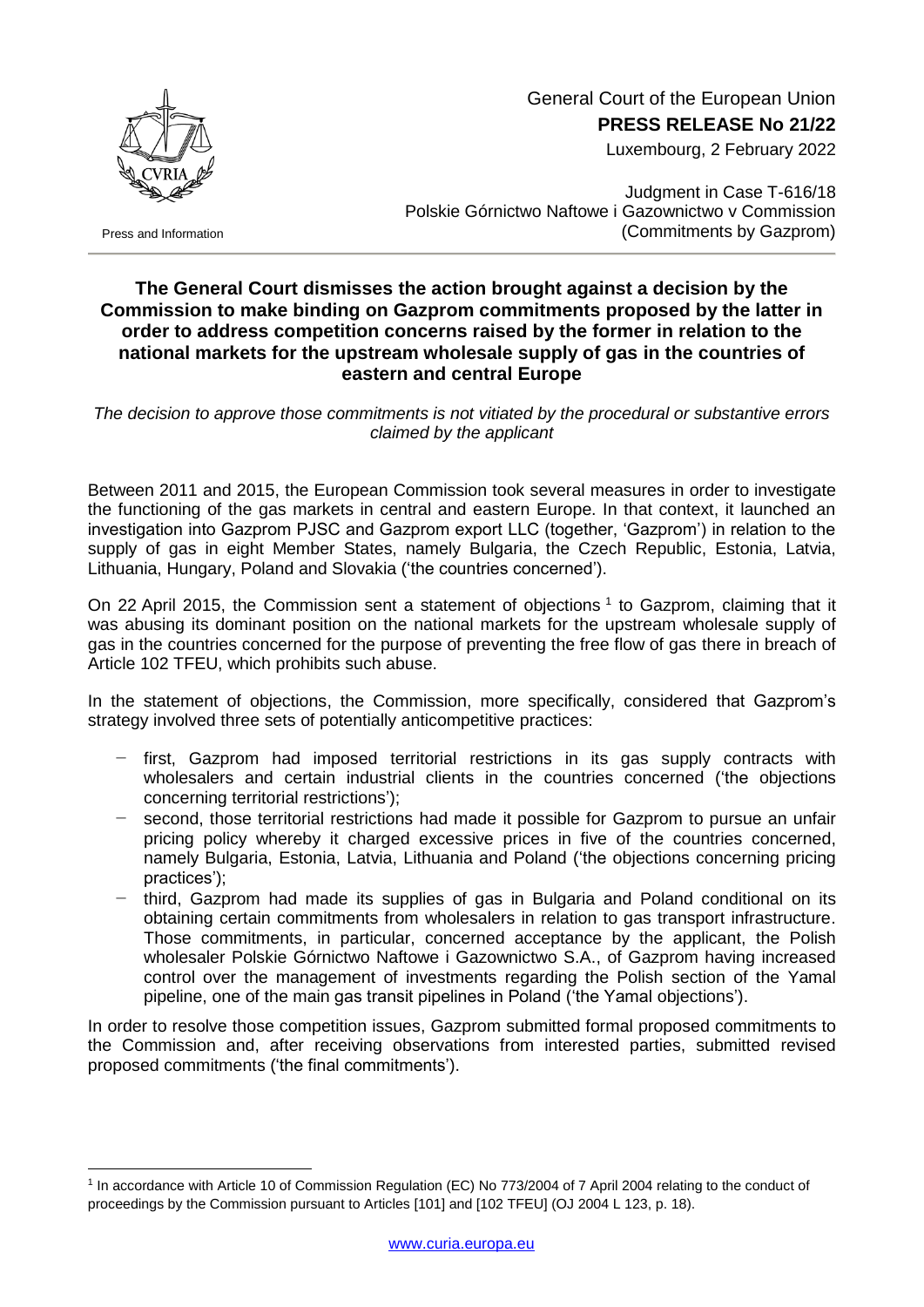In parallel with those proceedings, the applicant lodged a complaint on 9 March 2017, alleging abusive practices by Gazprom, which overlapped to a great extent with the concerns already expressed in the statement of objections. However, the Commission rejected that complaint. <sup>2</sup>

By decision of 24 May 2018 ('the contested decision'),  $3$  the Commission approved and made binding the final commitments proposed by Gazprom and closed the administrative proceedings, in accordance with Article 9 of Regulation No 1/2003. 4

The applicant brought an action for annulment of that decision before the General Court, arguing that the Commission, in particular, had in a number of respects infringed Article 9 of Regulation No 1/2003 and the principle of proportionality, inasmuch as the commitments were incomplete and insufficient, and also that it had infringed several provisions of the FEU Treaty, in particular inasmuch as the decision was contrary to Article 194 TFEU and the energy-policy objectives of the European Union. 5

That action has been dismissed by the Eighth Chamber (Extended Composition) of the General Court.

## **Findings of the General Court**

1

The General Court finds that the contested decision is not vitiated by any of the procedural or substantive errors raised by the applicant in its six pleas in law.

In particular, first, the General Court rejects the plea alleging that the Commission accepted the final commitments even though they do not address the Yamal objections.

In that respect, the General Court notes that obligations related to observing the principle of proportionality, in the context of the commitments procedure provided for by Article 9 of Regulation No 1/2003, cannot mean that all the competition concerns set out in a preliminary assessment, including when, as in the present case, that assessment takes the form of a statement of objections, must necessarily be addressed in the commitments proposed by the undertakings concerned. Nevertheless, the Commission was required to justify the absence of commitments addressing the Yamal objections in the present case.

Thus, in accordance with its obligation in that regard, the Commission provided reasons why it had not required such commitments. In that respect, the Commission referred, in particular, to a decision of the Urząd Regulacji Energetyki (the Polish Energy Regulatory Office) adopted in May 2015, which, within the framework of the EU legislation relating to the gas sector,  $6$  certified the operator of the Polish section of the Yamal pipeline, Gaz-System S.A., as an independent system operator ('the certification decision'). Consequently, **even if Gazprom had attempted to increase its control over the management of investments regarding the Polish section of the Yamal pipeline, the fact remains that**, at the stage of approving the final commitments and in accordance with the certification decision, **it was Gaz-System that exercised decisive control over those investments** and that, in addition, certain large-scale investments relating to that section had been implemented.

<sup>&</sup>lt;sup>2</sup> Commission Decision C(2019) 3003 final of 17 April 2019 rejecting the complaint (Case AT.40497 – Polish gas prices). The action for annulment of that decision has been upheld by the General Court in its judgment of 2 February 2022, *Polskie Górnictwo Naftowe i Gazownictwo* v *Commission (Rejection of a complaint)*, [T-399/19](http://curia.europa.eu/juris/documents.jsf?num=T-399/19) (see also PR No [22/22\)](https://curia.europa.eu/jcms/upload/docs/application/pdf/2022-02/cp220022en.pdf).

<sup>3</sup> Decision C(2018) 3106 final of the European Commission of 24 May 2018 relating to a proceeding under Article 102 of the Treaty on the Functioning of the European Union and Article 54 of the EEA Agreement (Case AT.39816 – Upstream Gas Supplies in Central and Eastern Europe) (OJ 2018 C 258, p. 6).

<sup>4</sup> Council Regulation (EC) No 1/2003 of 16 December 2002 on the implementation of the rules on competition laid down in Articles [101] and [102 TFEU] (OJ 2003 L 1, p. 1).

<sup>5</sup> The Republic of Poland and the Republic of Lithuania, inter alia, intervened in these proceedings in support of the form of order sought by the applicant.

<sup>6</sup> Directive 2009/73/EC of the European Parliament and of the Council of 13 July 2009 concerning common rules for the internal market in natural gas and repealing Directive 2003/55/EC (OJ 2009 L 211, p. 94).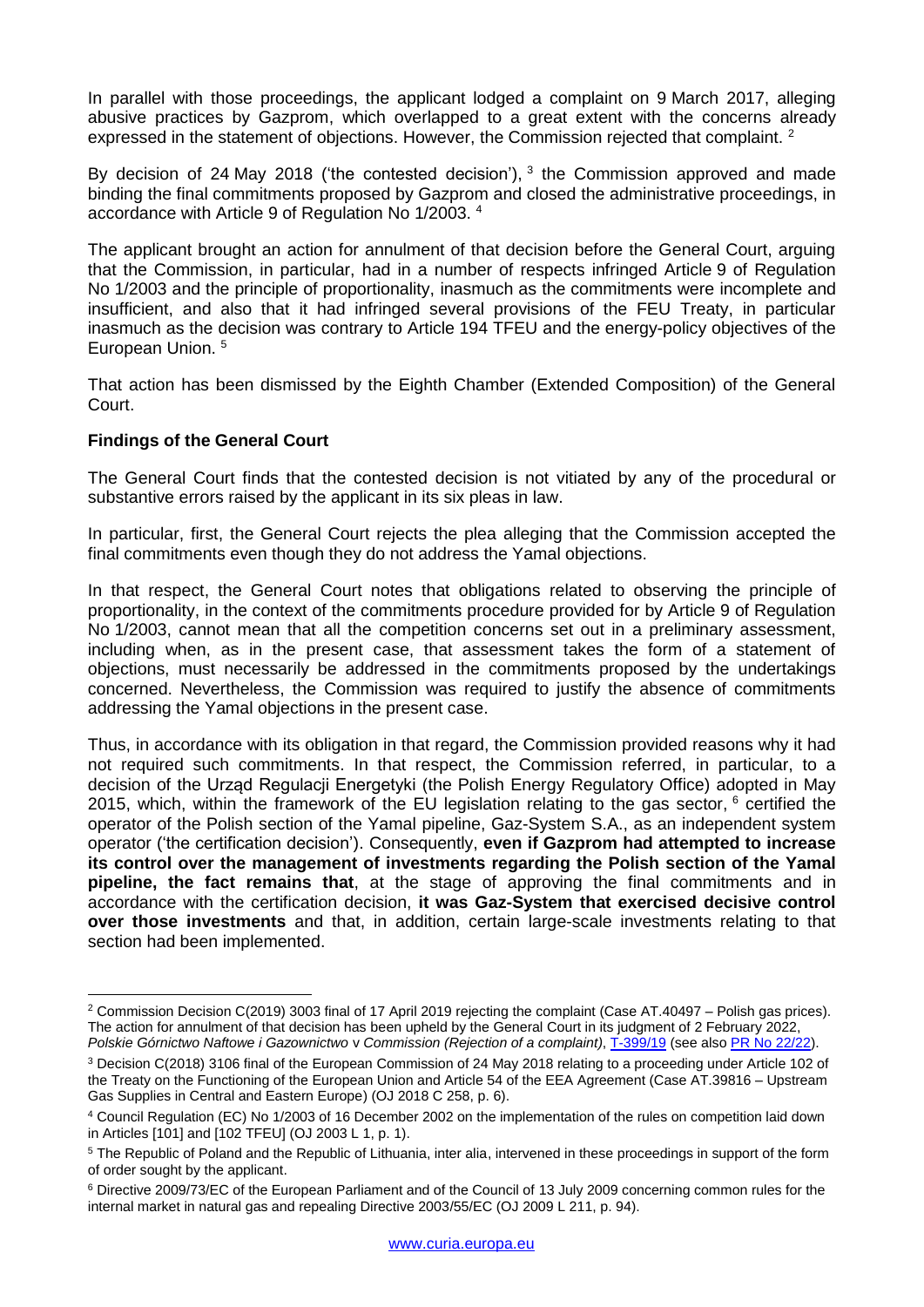Accordingly, the certification decision was capable of dispelling the concerns on which the Yamal objections were based. Therefore, having regard to the discretion enjoyed by **the Commission** in the context of accepting commitments under Article 9 of Regulation No 1/2003, that institution **was entitled to accept the final commitments**, even though they do not include any measure addressing the Yamal objections.

**Nor did the Commission, in accepting the final commitments**, despite the absence of commitments relating to the Yamal objections, **infringe the principle of sincere cooperation**. In that regard, the General Court rejects the claim that the Commission has prevented the national competition authorities and the national courts from taking action against the practices covered by those objections. While those bodies may not take decisions that would run counter to the contested decision, the Commission did not find that no infringement of EU competition law had taken place. Consequently, that decision is without prejudice to the power of the national competition authorities and the national courts to take steps as regards Gazprom's conduct in relation to the Yamal objections and their power to apply Articles 101 and 102 TFEU.

Second, **the General Court rejects the plea calling into question the fact that the Commission accepted the final commitments although those commitments did not adequately address the objections concerning pricing practices**. In that regard, Gazprom undertook to introduce, in gas supply contracts of at least three years' duration entered into with its clients in the five countries concerned, a new procedure for revising the price formulas that determine contractual rates. That new procedure stipulates in particular that those formulas are to be in line with the pricing guidelines included in those commitments and provides for the possibility to refer possible disputes on that issue to an arbitration tribunal established within the European Union. According to the General Court, **the Commission did not commit a manifest error of assessment** in that regard, including **in so far as it accepted a commitment that provided for that new revision procedure rather than imposing an immediate change to the pricing formulas in the contracts concerned.**

**Nor did the Commission err in law in finding in the contested decision that an arbitration tribunal established within the European Union would be obliged to respect and apply EU competition law.** In its judgment in *Eco Swiss*, 7 the Court of Justice confirmed that Articles 101 and 102 TFEU are public policy provisions which must be applied by national courts of their own motion, those courts being required to grant an application for annulment of an arbitration award if they consider that that award is contrary to those articles. In the light of those considerations and since Regulation No 1/2003 concerns the implementation of Articles 101 and 102 TFEU, the General Court rules that **national courts may also grant an application for annulment of an arbitration award if they consider that that award is contrary to a commitments decision**  adopted under Article 9 of Regulation No 1/2003.

Third, **the General Court rejects the plea calling into question the fact that the Commission accepted the final commitments although those commitments did not adequately address the objections concerning territorial restrictions**. According to the General Court, **the Commission did not commit a manifest error of assessment in that regard, including in so far as concerns the commitment to establish a mechanism to change gas delivery points**.

Fourth, **the General Court rejects the plea that the Commission disregarded the energypolicy objectives of the European Union**, as set out in Article 194(1) TFEU.

In that connection, the General Court notes that as regards the commitments procedure, the Commission may, in its preliminary assessment, take account of objectives pursued by other provisions of the Treaty, in particular in order to find, on a preliminary basis, that there has been no infringement of the competition rules. However, with regard to the examination of proposed commitments, the Commission is to confine itself to determining, first, whether those commitments address the concerns it has expressed to the undertaking in question and, second, whether that undertaking has proposed less onerous commitments that equally adequately address those

<u>.</u>

<sup>7</sup> Judgment of 1 June 1999, *Eco Swiss*[, C-126/97.](http://curia.europa.eu/juris/documents.jsf?num=C-126/97)